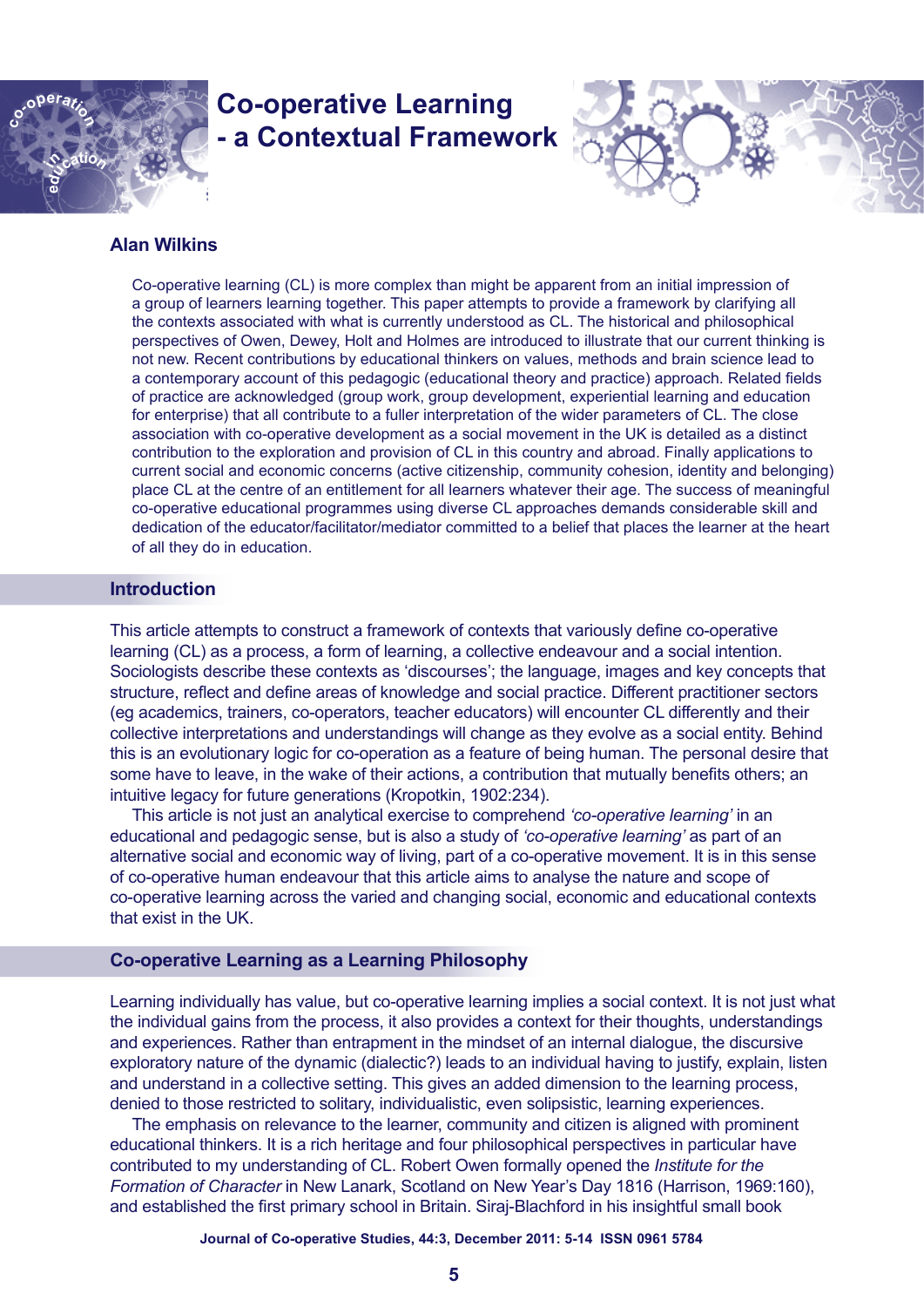*Robert Owen: Schooling the Innocents* captures the essence of Owen's thinking:

Apart from the basics, geography, history and natural sciences were taught at New Lanark. These subjects were taught from natural objects and specimens that were brought in from the countryside. Models, charts and pictures hung round the classroom ... music, dance and even elementary military drill. The children were controlled simply by kindness and affection, no punishments were permitted, nor were any prizes given that might encourage individual emulation. Instead the entire emphasis was upon the co-operative search for knowledge which would be its own reward (1997:10).

The American philosopher John Dewey writing in 1902 advocated a radical rethink in pedagogic traditions. It was obvious to him that the focus should be on *learner need* rather than the discourse of the dominant educational elite. Dewey's postulation has an uncanny resonance for those concerned with current educational provision; the need was and is to be *learner-centred* rather than *teacher-centred*. He writes in *The Child and the Curriculum*:

If the subject matter of the lessons be such as to have an appropriate place within the expanding consciousness of the child, if it grows out of his own past doings, thinkings, and sufferings, and grows into application in further achievements and receptivities, then no device or trick method has to be resorted to in order to enlist "interest" (1902:27).

The challenge to the teacher was finding ways to enable the child to express themselves, rather than be dominated by the curriculum:

It is his present powers which are to assert themselves; his present capacities which are to be exercised; his present attitudes which are to be realised (1899:31).

John Holt who died in 1985, at the time a rigid curriculum was being reintroduced into America, wrote ten books, the first *Why Children Fail* and the last *Learning All the Time*. Roland Meighan successfully summarises part of Holt's perspective:

Holt proposed that children cannot learn all that much of any use from cookbooks (various instruction and textbooks), new or old, because they do not learn effectively by trying to transplant someone else's reality into their own, but by building up their own reality from the experiences they encounter (1995:2).

Owen had earlier written (1814):

Reading and writing are mere instruments by which knowledge, either true or false, may be imparted; and when given to children, are of little comparative value, unless they are also taught how to make proper use of them (Siraj-Blachford, 1997:14).

In the British context the work of Edmund Holmes in *The Tragedy of Education*, an all embracing critique of the mechanical obedience evident in schooling at that time (1913), makes a telling indictment of examinations:

… to invite the child to regard his classmates as rivals instead of comrades is to do him a great and far-reaching wrong. It is to dam back the pure current of unselfish sympathy at or near to its source. It is to unseal the turbid fountain of vanity, of selfishness, of envy, of jealousy, of strife (1913:50).

Johnson and Johnson make a similar point:

When students are required to compete with each other for grades, they work against each other to achieve a goal that only one or a few can attain (1994:3).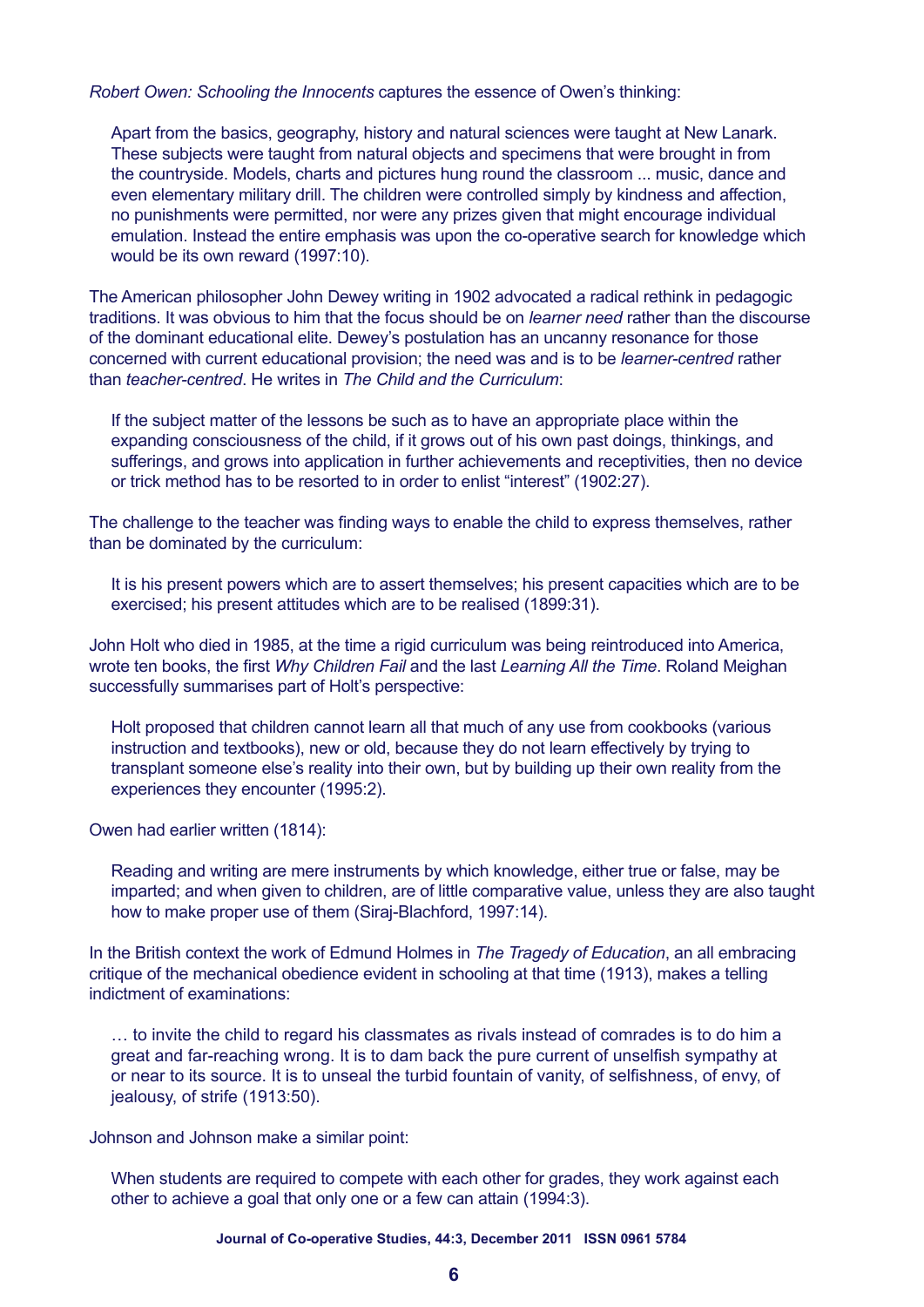This they define as 'negative interdependence', alternatively:

… co-operation is working together to accomplish shared goals ... there is positive interdependence ... students perceive they can reach their learning goals if and only if the other students in the learning group also reach those goals (1994:4).

Positive interdependence is now accepted universally as a core aspect of CL.

These extracts illustrate the contradictions evident in some learning systems. Meighan compares different learning systems and categorises them as 'authoritarian', 'autonomous', 'democratic' or 'interactive'. His main point, other than that we need a new learning system, is that:

A key lesson from the study of learning systems is that how you learn is as important, if not more important, than what you learn (2005:6).

Perhaps most importantly, before considering how to educate, we need to be clear about the aims of education. As Bertram Russell stated in his seminal book *On Education*:

We must have some conception of the kind of person we wish to produce, before we can have any definite opinion as to the education which we consider best (1928:38).

CL, as presented in this paper, is complementary to the humanistic and democratic endeavours of these educationalists. These philosophical contentions emphasise learner-centredness, the learning process, positive interdependence and a concept of an active citizen as an output of the education system. In my view, these are fundamental to the ethics and drive of those seeking to establish co-operative educational practice in the core of the national educational systems in the UK.

## **Co-operative Learning as a Form of Experiential Learning**

CL is both interactive and collective and is by implication experiential, ie it takes place in a group setting (two or more people) and is a concrete, real experience that engages emotions. What distinguishes learning from just experience is the review process (the reflection of individuals on their own feelings and actions and on those of others) of a collective task or activity. This then enables higher order thinking, conceptual analysis and planning for further experimentation. The learner can apply the insights gained to new challenges or to the next stage of a programme of learning. CL in this context can be considered as a cycle of learning, in which reflection, theory building, experimentation and application to new challenges and experience is a continuous cycle (Kolb et al, 1971).

Pfeiffer and Jones (1980) working from an organisational development perspective have created a huge bank of activities denoted as structured experiences. They build upon Kolb's adult learning cycle to create a five stage 'experiential learning cycle'. Visiting each stage transforms a concrete activity into a fully completed learning experience.

- 1. An Experience (in this instance a co-operative group activity).
- 2. Publishing (sharing feelings and intentions).
- 3. Processing (discussing patterns of interaction and group dynamics).
- 4. Generalising (inferring principles, theories and concepts that help make sense of the world).
- 5. Planning (planning more effective action).
- 6. Applying (putting insights, new knowledge and understanding into practice).

The significance of stages 2 and 3 is the 'de-role' function, often either forgotten or not given enough time. De-roling is a deliberate process that helps the learner extricate themselves from their role in the activity. It recognises that all experience has attendant emotions and is very subjective. This process takes the learner to a more rational reflective position outside the activity, where a relatively dispassionate more objective view can be taken on the whole experience. Individuals become more able to understand their own behaviour and the interaction of others.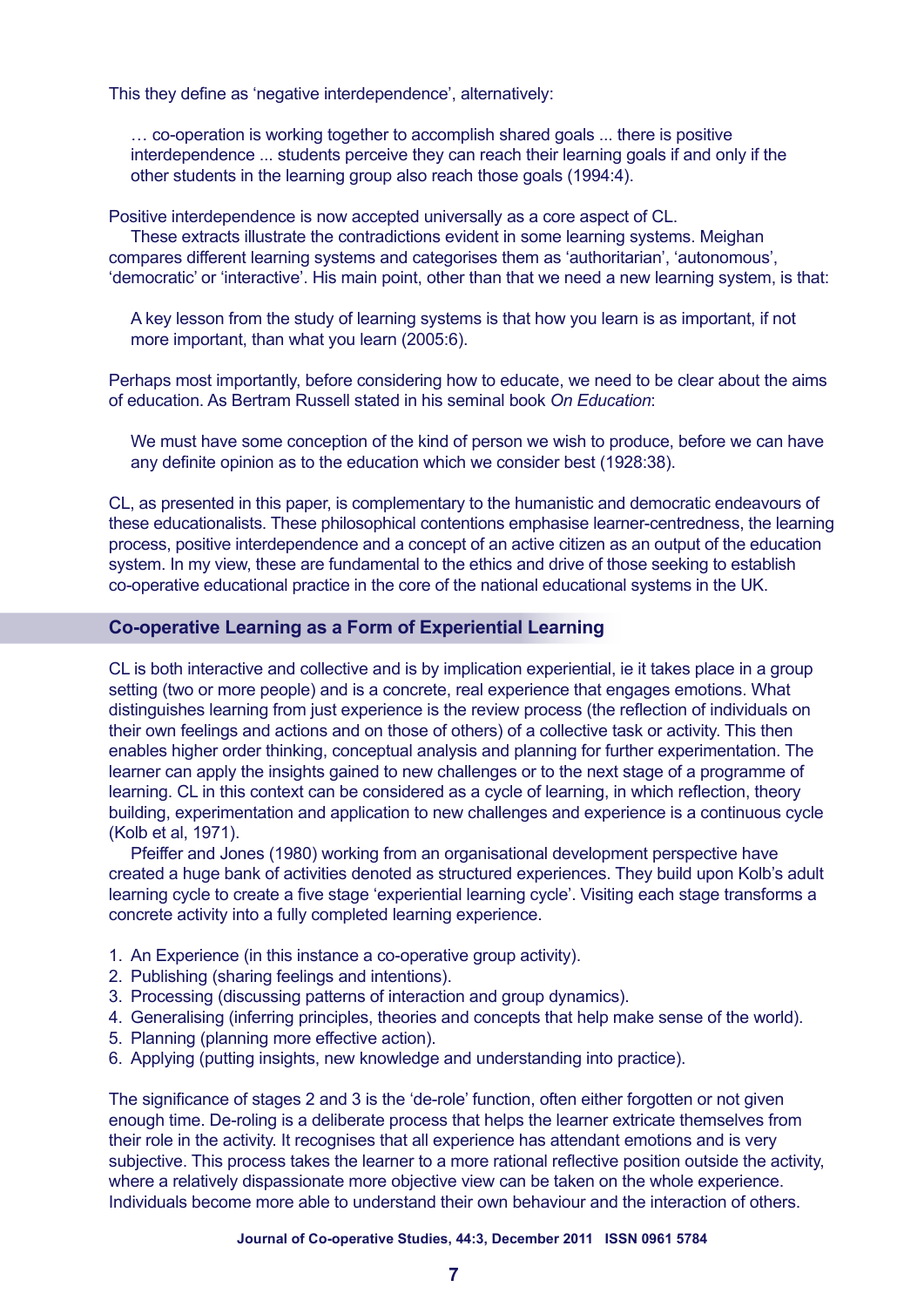Once this stage is complete learners are ready to explore and analyse more abstract conceptual ideas and new knowledge arising for the collective learning experience.

This is a form of de-briefing and requires considerable expertise and awareness of the mediator/facilitator and the learner. In my view this debriefing process is fundamental to all forms of collective experience or group work, whether a learning activity or a form of community action, work-place, army patrol, meeting or catastrophic event. If we are serious about extracting the maximum learning from any co-operative group learning activity then this dimension to group working must be considered and appropriate debriefing processes planned into the learning programme.

## **Co-operative Learning as Effective Group Working**

Groups are complex places to be and are part of the human condition. Any individual joining a group will intuitively assess who are the other members, what is the reason for its existence, what is their own role, what are others' expectations of them? For those with little self-confidence and self-esteem it can be a frightening place. Beyond this personal psychological domain is the life of the group itself as a collection of people now having a distinct evolving entity. There are dynamic processes that happen. Kurt Lewin and others in the 1950s began an intense investigation into group dynamics, partly driven by a belief that more effective group working could make a significant contribution to the expression of democracy in post-war American society.

Cockman et al (1999:53) suggest when a group works on a task, an observer will notice three dimensions happening in parallel and sequentially:

**Formal procedures for managing the task** - these emerge or are agreed usually at the outset, eg clarification of task, decision making procedures, targets and time keeping, formal roles ie monitor evaluator, co-ordinator and resource investigator.

**Doing the task** *-* working on the content or actions related to the goal of the task. **Group process** *-* all the sophisticated behaviours and attitudes related to helping a group be productive, eg active listening, building on contributions of others, sensitivity to feelings of others, suspending judgement and living with ambiguity.

When the procedures and processes get mixed up, a group will find it difficult to resolve the complexity they may have fallen into. This model helps us to separate the more mechanistic functions from the more subtle behaviours; both dimensions need to be fully expressed for the successful completion of a group task.

CL groups also develop over time, from a gathered collection of individuals to a productive group that eventually disbands. Stanford (1990) investigated, initially as a teacher "developing effective classroom groups" and critiqued Tuckman's (1965) analysis of group development stages in unfacilitated groups (without a teacher, mediator or formal facilitator). Sanford introduced facilitated structured experiences to assist the group to form and perform. His research culminated in a group development model that rearranged Tuckman's design (as follows in brackets) to five stages - **Orientation** (forming), **Establishing Norms** (norming), **Coping with Conflict** (storming), **Productivity** (performing), **Termination**, (adjourning). (Stanford, 1990:19-21).

Educators and trainers intending to establish CL groups must understand how groups develop over time. Each stage requires a set of skills (listening, decision making, planning etc, see Cockman above). Investigations into brain science and accelerated learning (Smith, 2002) have introduced new understandings that reinforce the significance of genuine inclusivity and participation in a group learning experience for each learner. The work of Smith and Sanford illustrate the need to plan appropriate activities throughout the learning process that relate to the composition and needs of the individuals in the group.

When the purpose of the learning is clear and group members are at ease and feel part of a learning group, then learners will feel more able to influence the programme of learning. The learning group will gradually develop into a learning force as its members become more adept and the group is more able to lead itself. The facilitator role will need to change with the increasing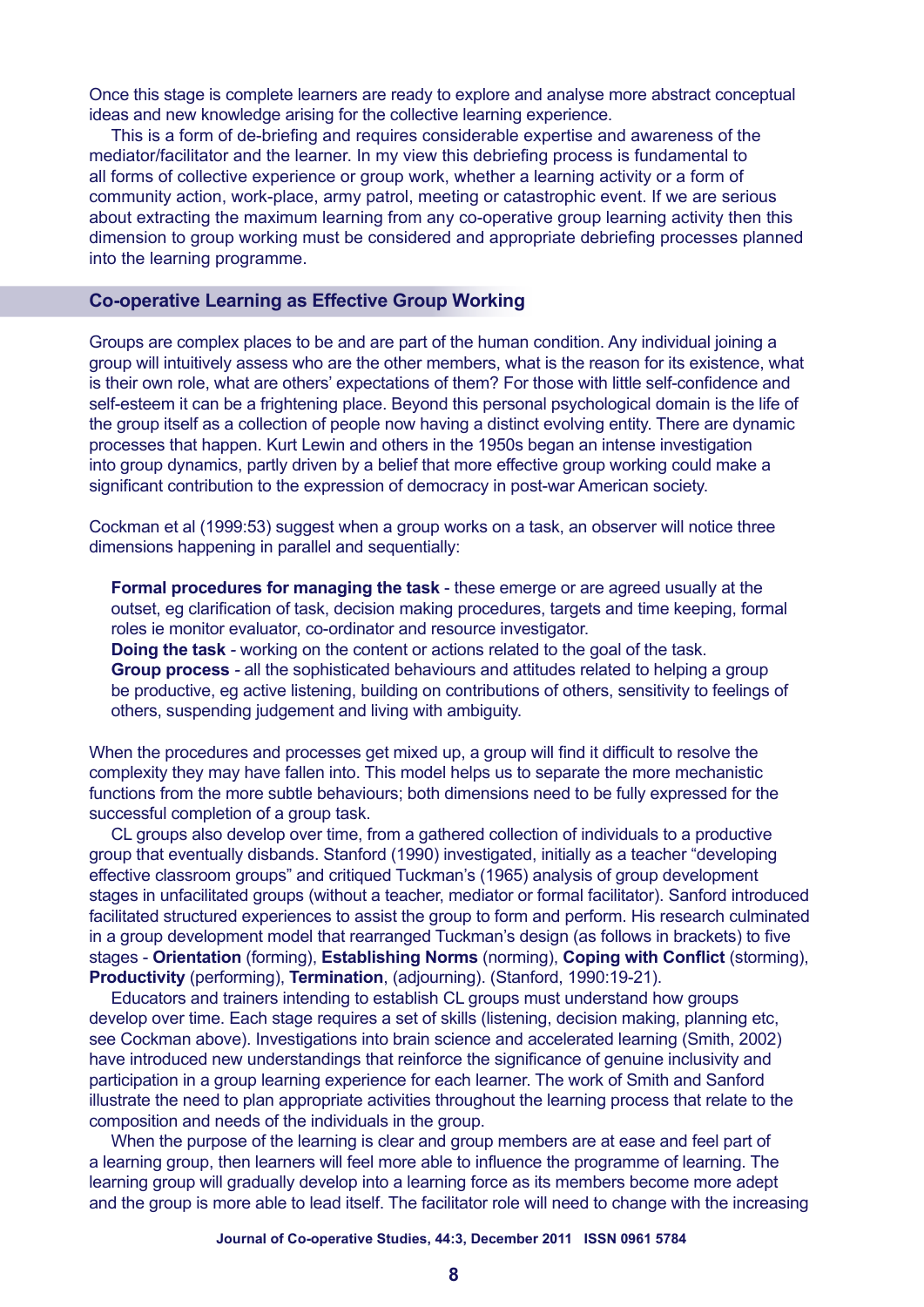sophistication of the learner; from an external directive function to ultimately a participant learner. Being able to adapt to this changing group dynamic is the art of being an educator and facilitator of learning.

It is my assertion that co-operative group working fails when educators and facilitators ignore the significance of the procedural and process dimensions described above. Effective group work requires training for the facilitator and the learner, and should be built into all learning programmes so competency can be built over time.

## **Co-operative Learning as Learning in a Co-operative Group**

Sitting in groups is not group work. In comparison co-operative group work is a multilayered experience comprising two core elements - 'positive interdependence' (all for one, one for all) and 'promotive interaction' (mutual self help). 1 Those involved in designing co-operative learning tasks will have both academic and social aims for the learning content and process.

Kutnick et al (2005) completed an extensive literature review of psychological and sociological studies investigating the social and academic effects of pupil grouping (mainly primary and some secondary school studies). They focused on three themes; school organisational grouping practices, the differences between grouping and group work, and the importance of learners' interpersonal experiences. Learners can be grouped organisationally (setting or mixed ability, age, gender), and within classes into different combinations (size, competence, friendship) but learners in any combination tended in most instances to work alongside, not with their peers on a collective learning task. They state that planning for effective learning "needs to take account of the social pedagogic relationship between group size, composition and type of learning task assigned" (2005:3). A major recommendation is the "importance of teaching and supporting group work skills for pupils" (2005:4). A key conclusion was that "in spite of the all the knowledge on group work and on its effectiveness, the application of this educational strategy in the daily classroom process is still underutilised" (2005:53).

Whilst there is a dearth of UK research on the application of CL in secondary education, the four-year Social Pedagogic Research into Grouping (SPRinG) project (Blatchford et al, 2005) results are encouraging. Based on a social inclusion model, learners in mathematics and science received skills training, were placed in topic groups and set collaborative tasks. The results were compared with whole class taught control groups and suggest a stemming of the negative attitudes and motivation; learners expressed a preference to work in this way, which resulted in more positive attitudes to learning and enhanced performance.

Anecdotally, teachers consistently spoke of improved social behaviour in their classrooms and in the playground, children's ability to integrate SEN and other children into their groups without teacher prompting, and children taking responsibility for keeping themselves and others on-task (taking a number of procedural responsibilities on themselves rather than relying on the teacher) (Kutnick, 2005:43).

## **Co-operative Learning as Pedagogy**

This embraces an extensive range of techniques, structures and teaching behaviours. The usual requirements of clear aim, learning outcomes, learning programme and evaluation are self-evident. The difference is the social dimension in which the learning takes place.

This pedagogy embraces a range of methodologies and models. Brody and Davidson (1998:7) have identified at least 20 different structural forms for organising co-operative learning activities. The main exemplars are: STAD - student teams-achievement divisions (Slavin, 1994); Jigsaw (Aronson, 1978); Learning Together (Johnson and Johnson, 1994); Complex Instruction (Cohen 1994); Group Investigation (Thelen, 1981 then Sharan, et al 2001); Structural Approach (Kagan, 2004). Others are modifications or extensions of these formats (Kearney 1993).

Examples of co-operative interactive techniques include paper and discussion carousels, post-it ideas storms, value continuums, cotton bud debates, energisers and review methods. All these techniques are informed by learning and intelligence theories and recent research into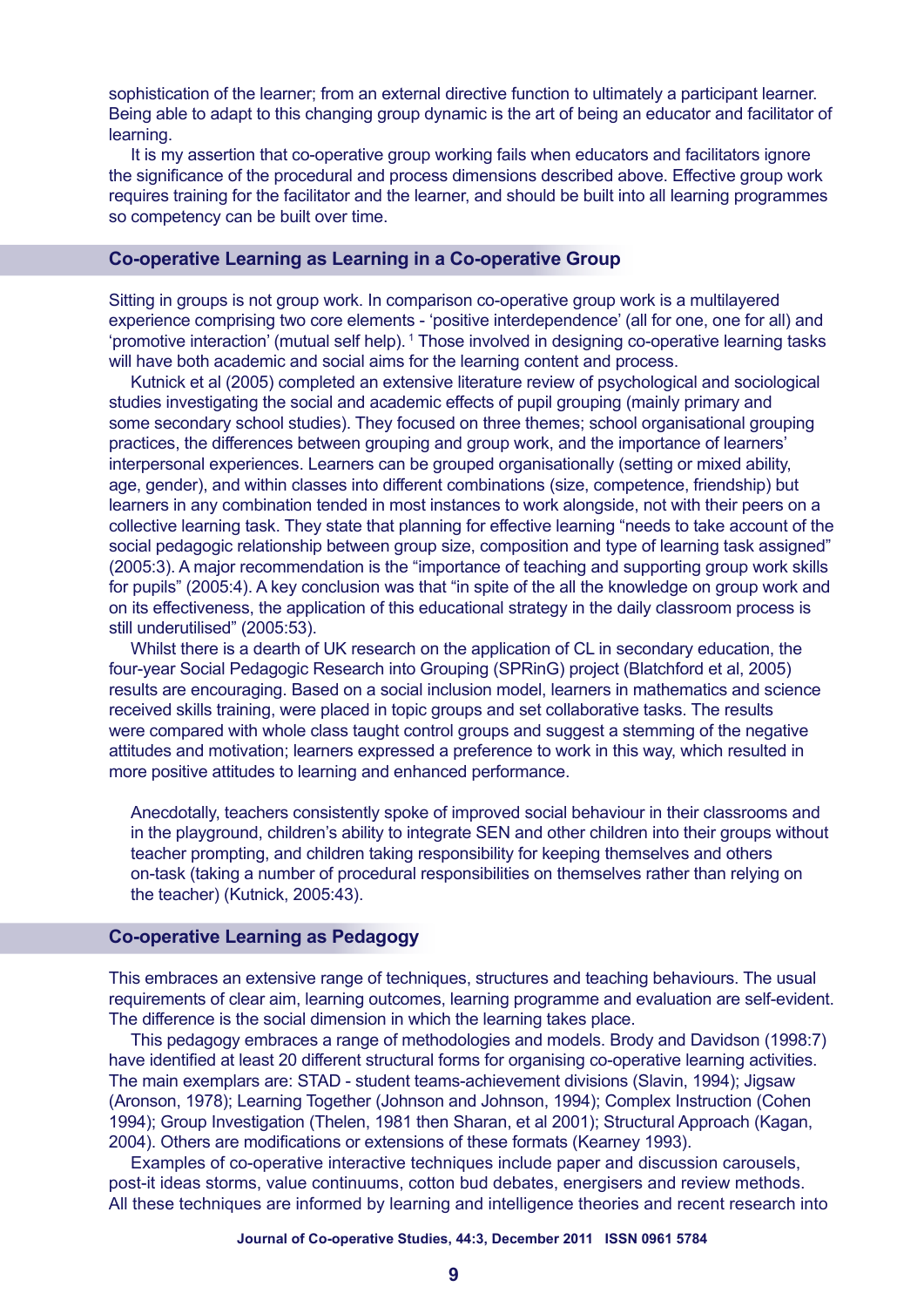how the brain works.

Beyond this are hundreds of very imaginative games and activities collected, reframed and modified into different forms and names. These originate from organisational development traditions in the 1970s and 1980s and from voluntary and educational play bodies, peace and religious organisations, and co-operative youth groups. See Dewar et al (1989), Masheder (1986; 1987) Brander (1991), Shephard and Treseder (2002) and Ginnis (2002). Curriculum plans and classroom approaches for introducing co-operation into the primary curriculum can be found in Gilmore and Dymond (1994) and Jolliffe (2007).

## **Co-operative Learning as a Part of a Social Movement**

In Britain co-operative forms of working were evident in the early eighteenth century and became more fully established in British culture by mid nineteenth century. The exponential growth of the British co-operative movement reached peak penetration in the 1950s. Today the major consumer co-operatives are still significant players in the retail and financial sectors. A wider movement of housing and worker co-operatives, credit unions, embracing all forms of artisan crafts and professional services are collectively a more potent social force for change than often stated <sup>2</sup>.

Fundamental to the co-operative movement then and now, nationally and internationally is a set of values that underpin the actions of all co-operators and co-operative enterprises. This movement focuses on the potential and capacity of people to do things for themselves, to act democratically and share resources for the betterment of all. The international *Statement on the Co-operative Identity* (Macpherson, 1995) refers to ten values - self-help, self-responsibility, democracy, equality, equity, solidarity, honesty, openness, social responsibility and caring for others. A detailed study of these co-operative values (see Wilkins, 2010; Rayment, 2011) discloses a very close alignment with educational values and practice.

This coincidence of values, together with the UK co-operative movement's proven commitment to educational provision over time, suggests that some CL practitioners may be unaware of how closely they are working with a social movement.

## **Co-operative Learning as an Expression of Values and Educational Beliefs**

Co-operative values in the British context for some educators are regarded as core to co-operative learning. For instance the value of 'democracy' will be expressed in citizenship education, learner voice initiatives and community cohesion projects. Learning becomes more than pedagogy once the value position in a community context is noticed, assimilated and then acted upon.

Brody's opening chapter, in her book with Davidson on professional development for co-operative learning, focuses on the significance of teacher beliefs,

... how teachers implement co-operative learning depends partly on the particular beliefs about education they hold, as well as the match between the models they are implementing or learning, and their beliefs (1998:26).

According to Brody the aim of education can take three forms - transmissional, transactional and transformational (1998:28). A transmissional approach is the transmission of knowledge to learners in the form of facts, skills, concepts and values. The transactional approach regards the learner as a problem solver and education represented as a dialogue between the student and the curriculum. The aim of the transformational approach is social change and personal actualisation this is the place of co-operative learning<sup>3</sup>. Brody explains this very well:

Learning focuses on the integration of the physical, cognitive, affective and spiritual/moral dimensions ... Students have as much control as possible over their own learning ... knowledge is not separated from the individual, it is rooted in personal meaning systems. New knowledge is the effect of community where texts or curricula emerge from the collective experiences of the learners. Multiple perspectives are cultivated and promoted, and are subject to further exploration through collaboration and dialogue (1998:31).

#### **Journal of Co-operative Studies, 44:3, December 2011 ISSN 0961 5784**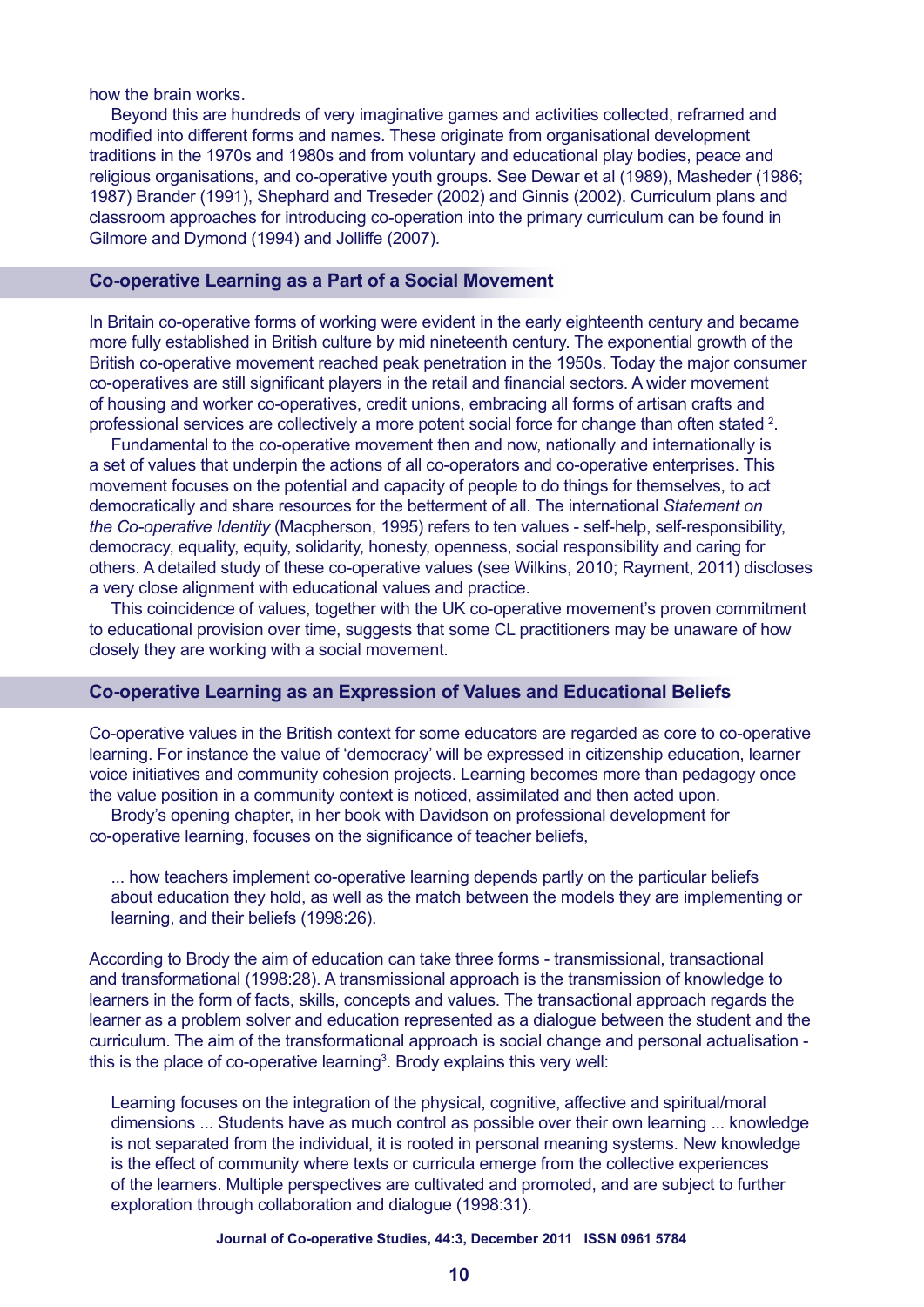This is a contemporary restatement by Brody of the meaning and relevance to the learner of any learning as expressed by Owen, Holt and Holmes earlier in this paper, understood as personalised learning in a collective context.

This personal meaning perspective and the importance of ensuring relevance can be extended beyond the school student to adults, teams, communities - in every action there is potential for learning and co-operative learning in an experiential context. Transformation will have consequences for all associated with a particular learning process. This can create tension for the educator/teacher/trainer as the consequence may challenge their own values, beliefs and commitments causing each to search their educational soul for meaning. They have to answer tough questions such as "Why do I teach?", "What should I teach and how?" Ultimately, as learners become more aware of their needs and are able to express them, a more negotiated curriculum emerges and the locus of control is realigned. Transformation challenges values and beliefs and can create discord with colleagues, senior managers and administrators if their educational goals are consciously or unconsciously different (autocratic, transmissional and teacher centred). It is at the personal level that this discord, in my opinion, can be so intense for the teacher/facilitator because if authentic, it is unpredictable - we cannot dictate the character of someone else's transformation. In a co-operative setting expecting others to be open to transformation requires a reciprocal willingness of the teacher/facilitator to also embrace transformation. When the co-operative educator enters the learning space, she or he must also be open to change.

## **Co-operative Learning as an Agent of Change**

When learning is designed to also develop social competences, the learner will begin to possess transferable capabilities, which can be applied in community, family and work settings beyond the formal school or college. By helping young people to develop in this way we are creating young agents of social change, able to participate and shape the segment of society they find themselves in. These young people are no longer passive recipients of knowledge, they are vibrant challenging social beings, ready and keen to take a role and make something happen for the good of all and themselves.

The introduction of citizenship programmes in schools for pre-16 year olds (Crick, 1998) and then 16-19 year olds in education and training (Crick, 2000) heralded a decade long promotion of active citizenship promoted by the Post-16 Citizenship Support Programme (LSN, 2009). These new initiatives enabled learners and educators to participate in democratic processes and experience expressing their voice. As citizens and customers using the services provided by schools, local authorities and other youth support agencies, they begin to influence the quality of learning and other provisions through college/school councils, youth forums and consultations. Active citizenship, if it is to be meaningful, needs young people to develop new skills and confidences to stand up and be heard in public arenas. They need the capacity to critically review, give constructive feedback to themselves and others, and to contribute creative solutions to problems they encounter as individuals and as members of multiple communities.

Co-operative enterprises are real businesses with fundamental differences to conventional limited companies. If we believe that young people are entitled to a balanced understanding of different economic, industrial and organisational forms, then opportunities should be provided for young people to form social and co-operative enterprises. This alternative co-operative business experience already exists in a range of educational settings, theatre groups, business studies students, primary school credit unions, sale of school stationery and fair trade products. All run as co-operative enterprises and there are endless possibilities. Students can feel the experience and explore and learn about work based democracy, equal opportunities, mutual participation and corporate responsibilities; in addition to understanding the importance of making surpluses for the sustainability of a business or a community service.

#### **Co-operative Learning as Social Capital and Self-Actualisation**

Young people are born into social groupings (families, foster homes or other institutions) that give an initial sense of their being and ultimately their sense of belonging; it is a form of inheritance,

**Journal of Co-operative Studies, 44:3, December 2011 ISSN 0961 5784**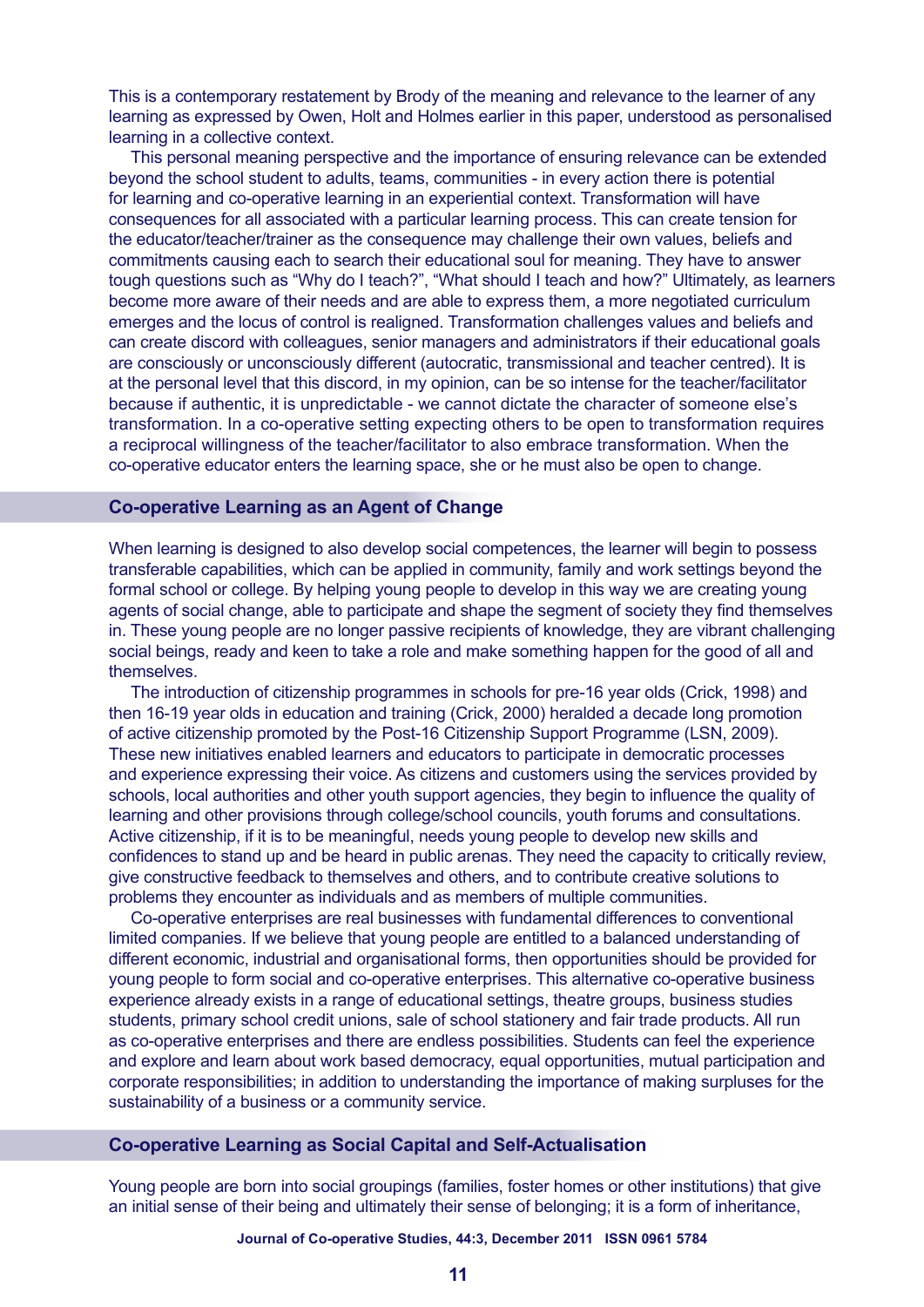social position, life chances, culture and a blended form of social capital. The wider community adds to the cultural parameters. Young people become members of parallel universes that comprise multiple communities, such as neighbourhoods, postcode gangs, sports teams and virtual social networks. Their constant challenge is surviving in and making sense of themselves in that social company. As Sir Keith Ajegbo states:

… none of us exists in one dimension … We live in sophisticated times and we have repertoires to inhabit many different worlds and multiple identities (QIA, 2008).

Dewey (1899) made very similar observations at the turn of the twentieth century.

CL as presented in this paper will inherently contribute to initiatives that enhance community cohesion. Space becomes more congested as populations increase, exacerbating competition for scarce resources. Geographical as well as economic complexities and inequalities force migration, economic and political unifications (in Europe and beyond) and globalisation; all these dimensions collectively demand that all within a society are capable of developing more complex understandings of the concept of 'community'.

The international passenger survey annual data for 2009 details 371 thousand people who left to live permanently abroad and 567 thousand who arrived to live, work and learn in the UK<sup>4</sup> (Office for National Statistics, 2009). The Commission for Integration and Cohesion stresses that community tension is exacerbated by cultural, intergenerational, gender and social class issues and is not simplistically associated just with ethnicity and faith. The multicultural perspective embraces the mutual regard for the distinctions between people. It also acknowledges that building community cohesion for a stable and safe society must emphasise what brings people together, rather than focusing on the differences that divide people.

Cohesion is principally the process that must happen in all communities to ensure different groups of people get on well together; whilst integration is principally the process that ensures new residents and existing residents adapt to one another (Commission for Integration and Cohesion, 2007).

CL applied in this context, I suggest, embraces this inheritance and these diverse cultural settings by providing a place for a wider expansive gradual understanding of the world beyond the presenting realm. In this place of safety, learners can scale a ladder from which to see and understanding what exists over the social horizon.

## **The Entitlement to CL Opportunities**

Young people learning co-operatively are more than a cluster of individuals being in the same space, they are purposeful, motivated and interdependent, working with as well as alongside one another. This CL group needs each member to develop sophisticated human and social interaction skills, emotional intelligence and a value consciousness. We know that learners learn best when they are confident and have high self-esteem (Smith, 1996:25-32). We know that learning environments should be visual, auditory and kinaesthetic (Smith, 1996). We know that there is a cycle of learning in which experience is built upon through reflection, theoretical generalisations and an application of that insight to new experiences and new challenges (Kolb et al, 1971; Fenwick, 2003). CL can contribute to a sense of place and assist the building of multiple cohesive communities, emphasising what we have and can do in common, rather than what makes us different (Wilkins, 2008).

So given these interrelated dimensions to CL, and its capacity to significantly assist communities and groups to grow, learn, and build cohesion, do we have the right to restrict young people's access to such learning experiences? If CL is an entitlement for all young people then schools, colleges, and all learning providers should adapt and include such opportunities into the fabric of its curriculum, the learning community and its governance structures.

CL comprises a firm value position, an extensive range of engaging processes and techniques, a sense of social purpose and a complete commitment to the learner. It demands application,

#### **Journal of Co-operative Studies, 44:3, December 2011 ISSN 0961 5784**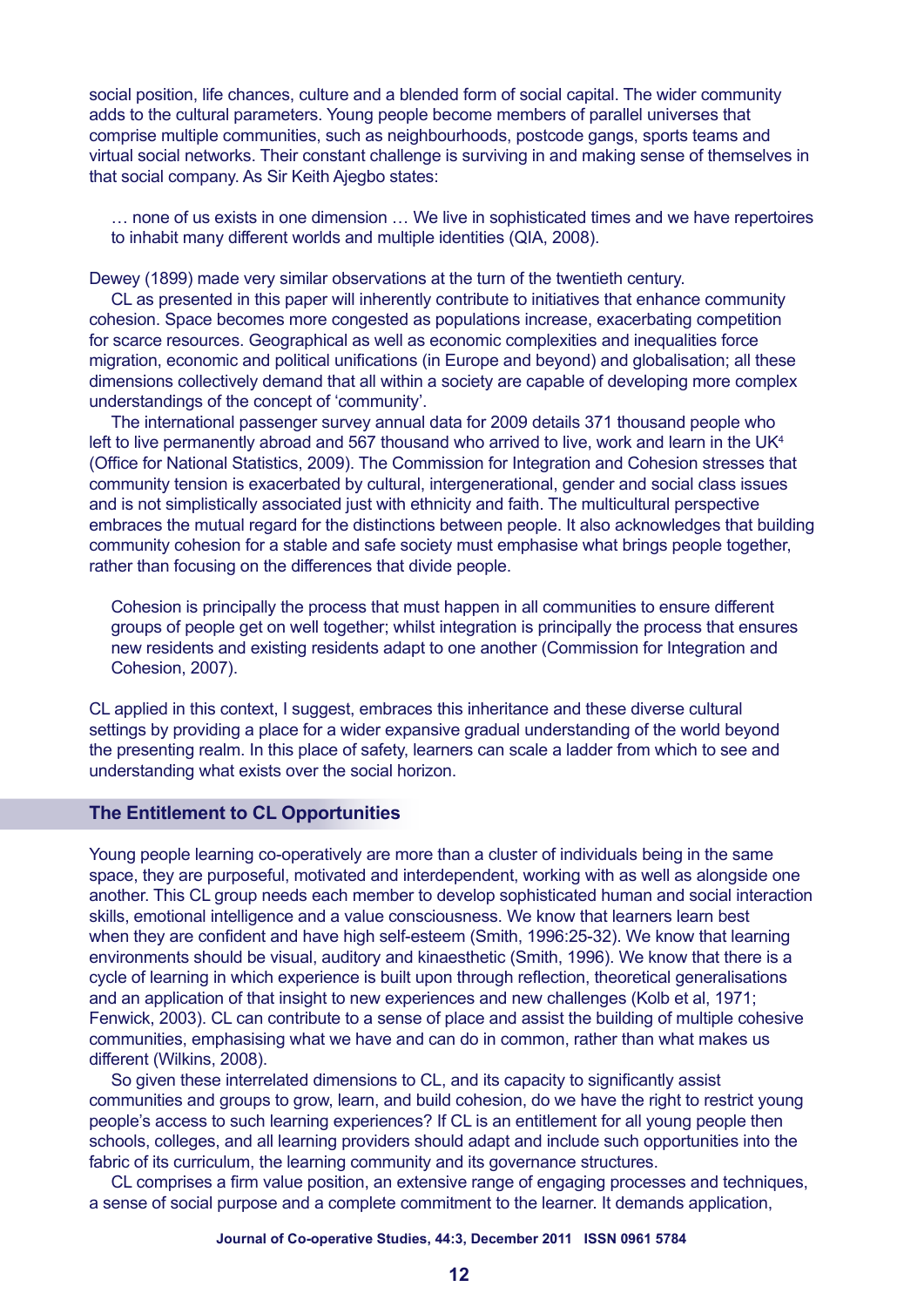planning and a confidence to takes risks; ultimately CL educators must trust the process. For those of us who have embraced this transformation, there is no alternative!

## **The Author**

Alan Wilkins is an educator, facilitator, project manager and evaluator, with over 25 years experience in co-operative learning. He has worked in secondary and further education, local education authorities, national education-industry projects and with diverse co-operative enterprises. Freelance since 2001, he has worked on education, training and action research projects in the UK, Europe and Africa, and co-founded Co-operative Learning and Development Associates (CLADA). His current interests are identity and belonging, community cohesion and active citizenship. In 2010 Alan received the International Association for the Study of Co-operation in Education (IASCE) award for *outstanding contributions through service and activism.*

## **References**

- Aronson, E, Blaney, M, Stephan, C, Sikes, J and Snapp, M (1978) *The Jigsaw Classroom*. Beverly Hills, CA, Sage.
- Blatchford, P, Galton, M, Kutnick, P and Baines, E (2005) *Improving the Effectiveness of Pupils Groups in Classrooms.* ESRC/TLRP Final Report.
- Brander, P (1991) *Let's Grasp the Nettle education for environmental change.* London, The Woodcraft Folk.
- Brody, C (1998) "The significance of teacher beliefs for professional development and cooperative learning" in Brody, C and Davidson, N (eds) *Professional Development For Cooperative Learning issues and approaches*. Albany NY, State University of New York.
- Cockman, P Evans, B and Reynolds, P (1999) *Consultation for real people: a client centred approach for change agents and leaders*. Berkshire, McGraw-Hill.
- Cohen, E (1994) (second edition) *Designing Groupwork: strategies for heterogeneous classrooms*. NY, Teachers College Press.
- Commission on Integration and Cohesion (2007) *Our Shared Future*. London, CIC.
- Crick, B (1998) *Education for Citizenship and the Teaching of Democracy in Schools final report of the advisory group on citizenship,* London, QCA.
- Crick, B (2000) *Citizenship for 16-19 year olds in education and training report of advisory group to secretary of state for education and employment.* London, FEFC.
- Dewey, J (1899 sixth impression 1962) *The School and Society.* Illinois, University of Chicago Press.
- Dewey, J (1902 sixth impression 1962) *The Child and the Curriculum.* Illinois, University of Chicago Press.

Dewar, R, Palser, P and Notley, M (1989) *Games, Games, Games.* London, Woodcraft Folk.

- Fenwick, T (2003) *Learning Through Experience: troubling orthodoxies and intersecting questions*. Malabar, Florida, Krieger.
- Gillies, R and Ashman, A (2003) *Co-operative Learning: the social and intellectual outcomes of learning in groups*. London, RoutledgeFarmer.
- Gilmore, J and Dymond, P (1994) *The co-operative class room a resource for primary schools links.* Pontesbury UK, Educational Publications.

Ginnis, P (2002) *The Teachers Toolkit.* Carmarthen, Crown House Publishing.

Harrison, J (1969) *Robert Owen and the Owenites in Britain and America: the quest for a new moral code.* London, Routledge Kegan Paul.

- Hertz-Lazarowitz, R and Miller, N (eds) (1992) *Interaction in co-operative groups: the theoretical anatomy of group learning.* New York, Cambridge University Press.
- Holmes, E (1913) *The Tragedy of Education.* London, Constable and Company.
- International Passenger Survey (2008) *Long term international migration United Kingdom*. [online] http:// www.ons.gov.uk/ons/search/index.html?newquery=ips+survey+2008 (accessed 10 October 2011).
- Johnson, D and Johnson T (1994) *Learning Together and Alone co-operative, competitive, and individualistic learning.* Massachusetts, Allyn and Bacon.
- Jolliffe, W (2007) *Cooperative Learning in the Classroom putting it into practice.* London, Sage.
- Kagan S (1994) *Co-operative learning.* San Juan Capistanano: Resources for Teachers.
- Kearney, P (1993) *Cooperative learning techniques for training and education.* Tasmania, Artemis Publishing.
- Kolb, D, Rubin, I and McIntyre, J (1971) *Organisational Psychology an experiential approach.* New Jersey, Prentice-Hall.